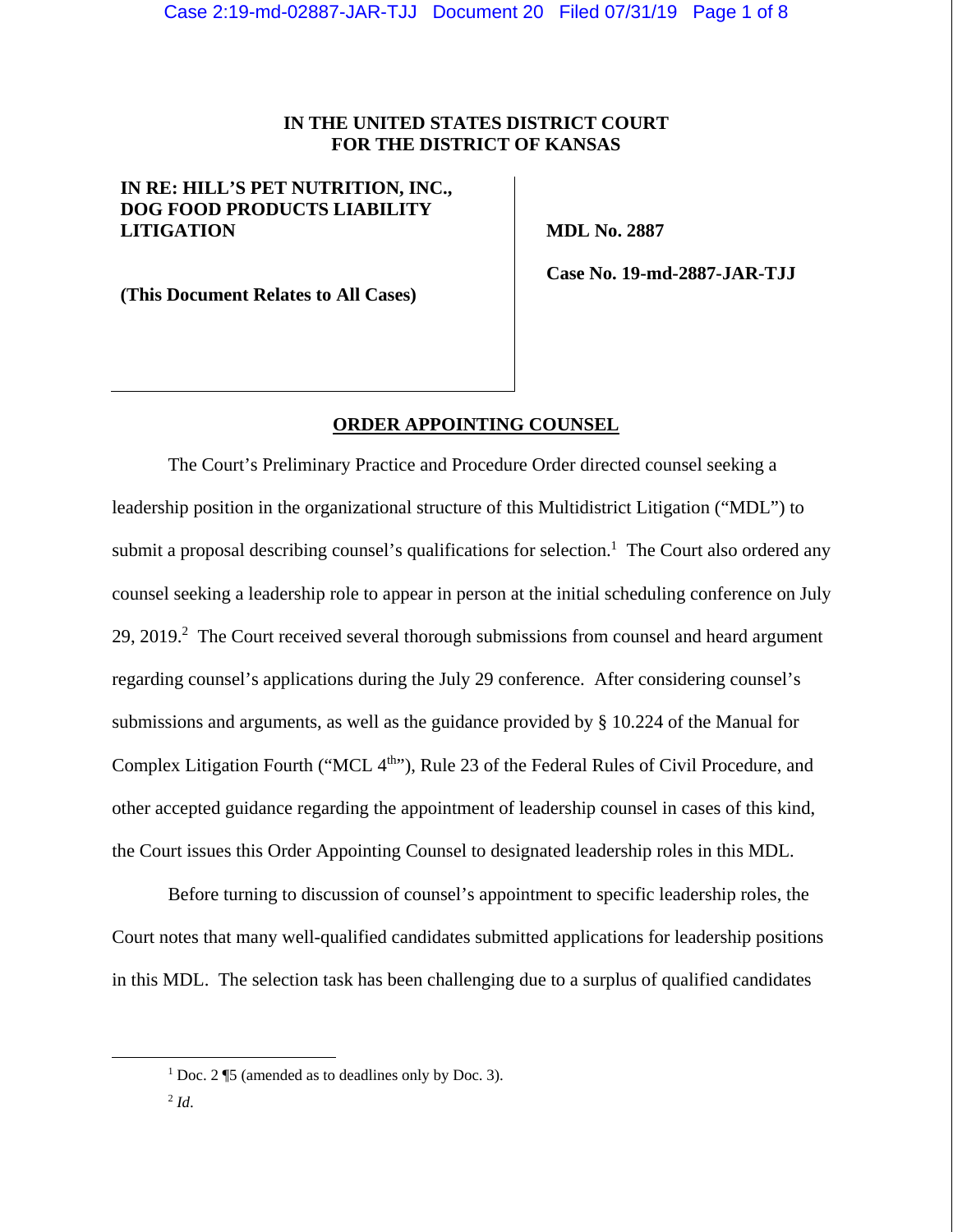### Case 2:19-md-02887-JAR-TJJ Document 20 Filed 07/31/19 Page 2 of 8

from which to choose, and the Court does not intend for its decision to exclude some candidates from leadership positions to comment negatively about their qualifications. On the contrary, the Court is confident that those attorneys who have not been selected would have been able, effective, and diligent advocates on behalf of all Plaintiffs. From among the many qualified candidates, the Court finds that the counsel appointed to leadership positions herein will best assist the Court in resolving these cases effectively, efficiently, and fairly. As this litigation proceeds, of course, the Court may require modification to the leadership structure as the interests of efficiency and justice so require.

## **I. Appointments to Counsel Leadership Structure**

Upon the issuance of this Order, both Plaintiffs and Defendants are expected to act only through leadership counsel except as may otherwise be ordered. Any non-lead counsel may file motions for relief from or to modify this or any other order of the Court, but are cautioned that they should do so only if there is a matter of the utmost importance that they have already unsuccessfully sought to have raised by their Lead Counsel.

#### **A. Defendants' Lead and Liaison Counsel**

At the request of Defendants Hill's Pet Nutrition, Inc., Hill's Pet Nutrition Sales, Inc., and Colgate-Palmolive Company ("Defendants"), the Court appoints Richard B. Goetz, of the law firm of O'Melveny & Myers LLP, to serve as Defendants' Lead Counsel, and Thomas P. Schult, of Berkowitz Oliver LLP, to serve as Defendants' Liaison Counsel. The Court also orders the following:

> 1. Defendants' Liaison Counsel is designated as the counsel for all Defendants in all cases upon whom others must serve all notices, orders, pleadings, motions, discovery, and memoranda.

> > 2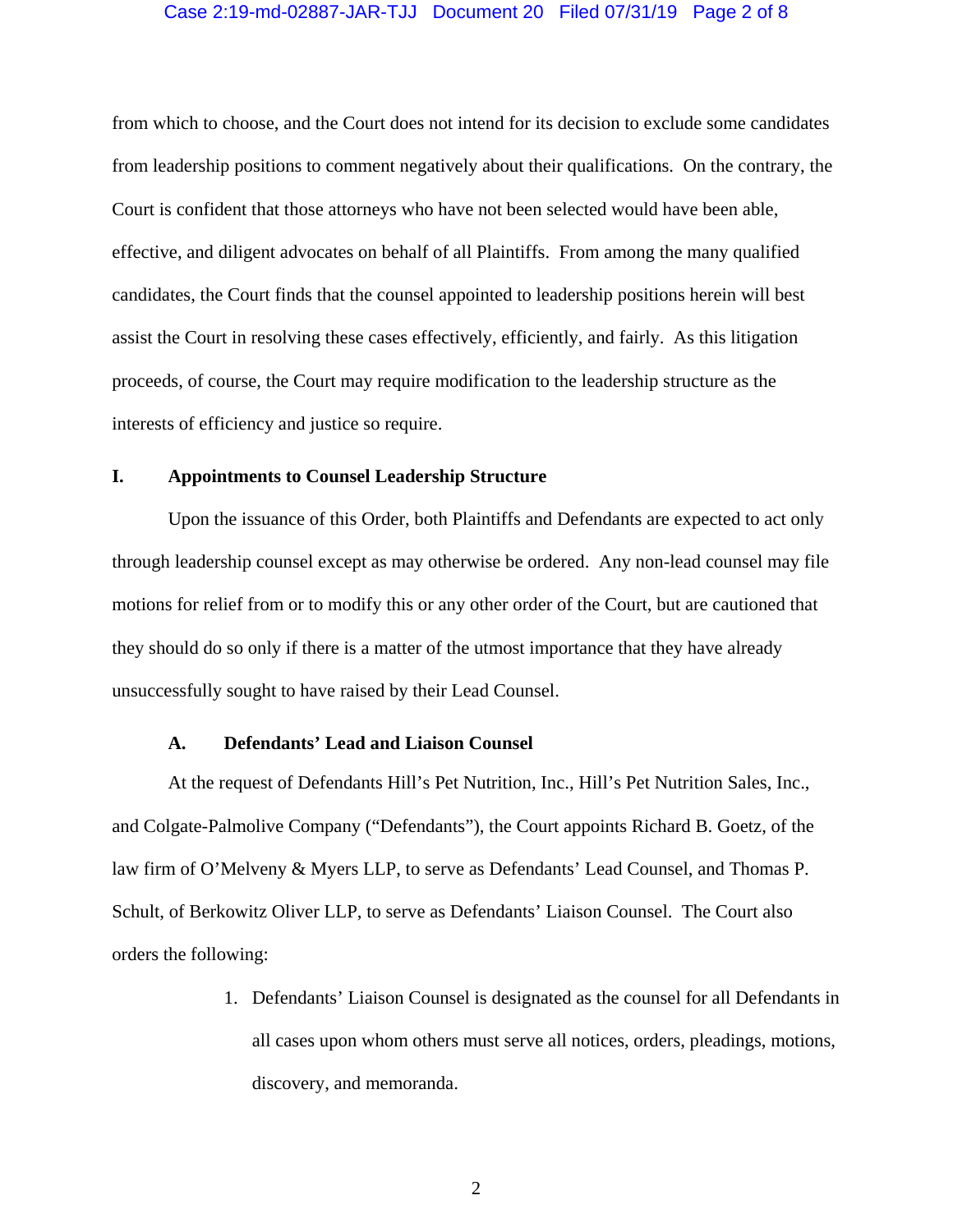- 2. Defendants' Liaison Counsel is authorized to: (a) receive orders, notices, correspondence, and telephone calls from the Court and the Clerk of the Court on Defendants' behalf; (b) prepare and transmit copies of such orders and notices on Defendants' behalf; and (c) receive orders and notices from the Judicial Panel on Multidistrict Litigation.
- 3. Defendants' Liaison Counsel shall maintain complete files with copies of all documents served and make such files available to all Defendants' counsel on request.
- 4. Defendants' Liaison Counsel shall assume other responsibilities as may be deemed appropriate by Defendants' Lead Counsel or as ordered by the Court.

### **B. Plaintiffs' Co-Lead Counsel and Interim Class Counsel**

The Court appoints Gary E. Mason from Whitfield Bryson & Mason LLP, Rachel E. Schwartz from Stueve Siegel Hanson LLP, Michael R. Reese from Reese LLP, and Scott A. Kamber from KamberLaw, LLP as Co-Lead Counsel and Interim Class Counsel for all Plaintiffs. Plaintiffs' Co-Lead Counsel must assume responsibility for the following duties during all phases of this litigation:

- 1. Coordinating the work of preparing and presenting all of Plaintiffs' claims and otherwise coordinating all proceedings, including organizing and supervising the efforts of Plaintiffs' counsel in a manner to ensure that Plaintiffs' pretrial preparation is conducted effectively, efficiently, expeditiously, and economically;
- 2. Delegating work responsibilities and monitoring the activities of all Plaintiffs' counsel—including but not limited to those counsel serving on the Plaintiffs'

3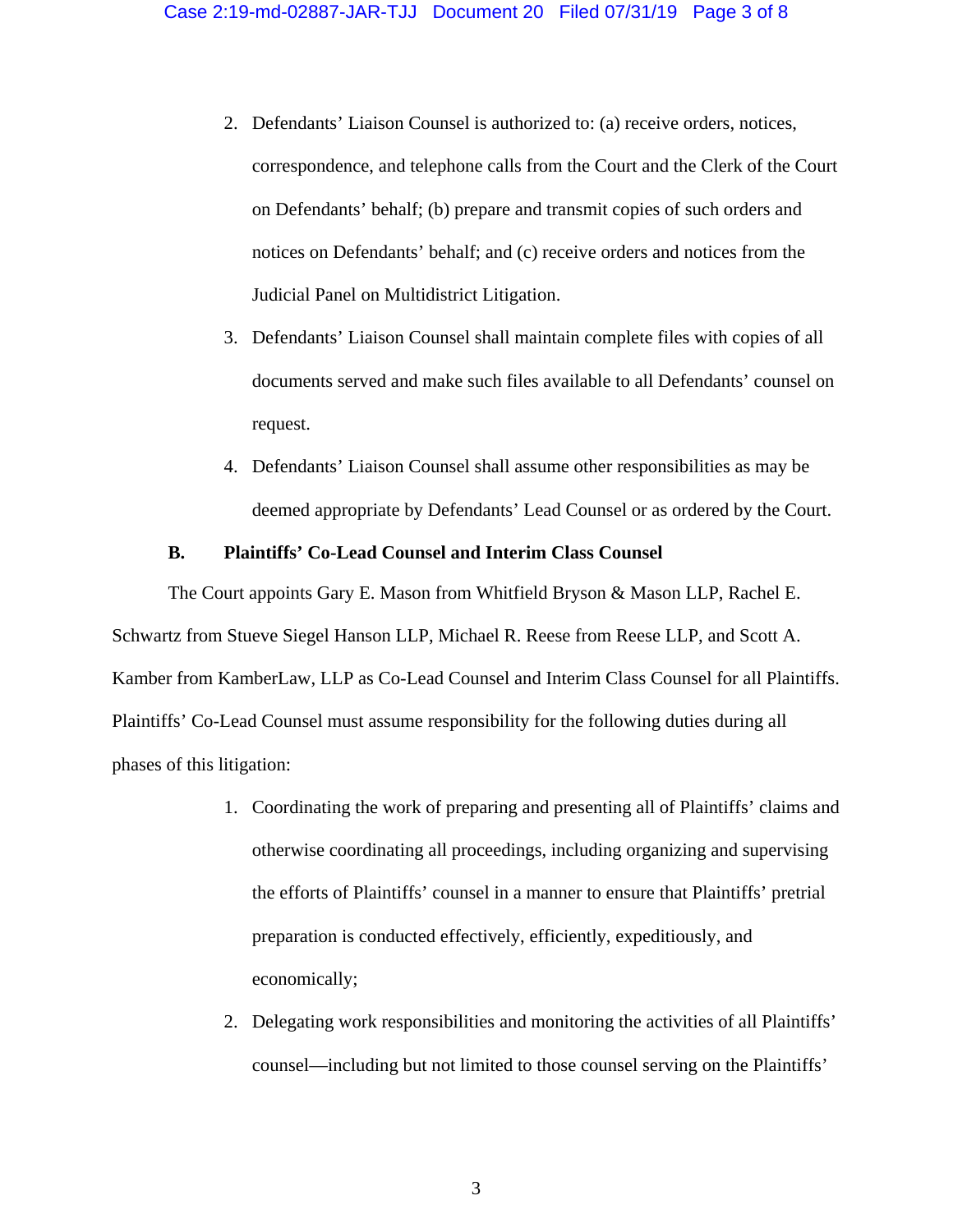Executive Committee—in a manner to promote the orderly and efficient conduct of this litigation and to avoid unnecessary duplication and expense;

- 3. Calling meetings of Plaintiffs' counsel for any appropriate purpose, including coordinating responses to questions of other parties or of the Court, and initiating proposals, suggestions, schedules, and any other appropriate matters;
- 4. Determining (after consultation with members of the Plaintiffs' Executive Committee and other co-counsel as may be appropriate) and presenting (in briefs, oral argument, or such other fashion as they or their designee may deem appropriate) to the Court and opposing parties the position of the Plaintiffs on all matters arising during pretrial (and, if appropriate, trial) proceedings;
- 5. Serving as the primary contact for all communications between Plaintiffs and Defendants, and acting as spokespersons for all Plaintiffs vis-à-vis Defendants and the Court;
- 6. Directing and executing on behalf of Plaintiffs the filing of pleadings and other documents with the Court;
- 7. Appearing at all court hearings and conferences regarding the case as most appropriate for effective and efficient representation, and speaking for Plaintiffs at all such hearings and conferences;
- 8. Receiving and initiating communication with the Court and the Clerk of the Court (including receiving orders, notices, correspondence, and telephone calls) and dispensing the content of such communications among Plaintiffs' counsel;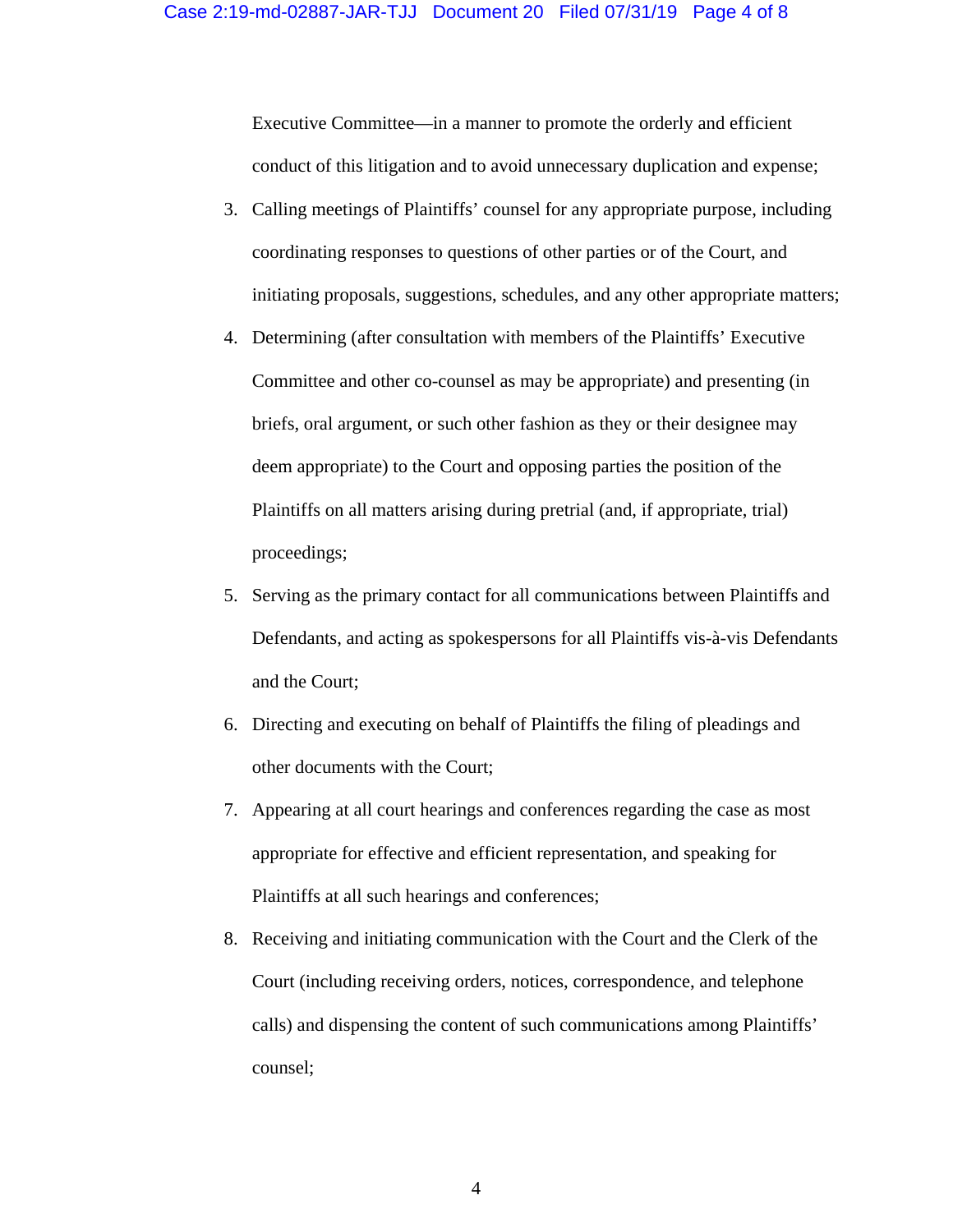- 9. Initiating and conducting discussions and negotiations with counsel for Defendants on all matters, including settlement;
- 10. Negotiating and entering into stipulations with opposing counsel as necessary for the conduct of the litigation;
- 11. Initiating, coordinating, and conducting all discovery on Plaintiffs' behalf and ensuring its efficiency;
- 12. Selecting, consulting with, and employing experts for Plaintiffs, as necessary;
- 13. Encouraging and enforcing efficiency among all Plaintiffs' counsel;
- 14. Assessing Plaintiffs' counsel for the costs of the litigation;
- 15. Consulting with the Plaintiffs' Executive Committee to fulfill the committee's obligations as Co-Lead Counsel shall direct;
- 16. Preparing and distributing periodic status reports to the Court and to the parties as ordered;
- 17. Performing such other duties as are necessary in connection with the prosecution of this litigation or as may be further directed by the Court.

## **C. Plaintiffs' Liaison Counsel**

The Court appoints Rachel E. Schwartz as Liaison Counsel for all Plaintiffs. Plaintiffs' Liaison Counsel is responsible for performing the duties and responsibilities described in the MCL  $4<sup>th</sup>$  § 10.221, including facilitating and expediting communications with and among Plaintiffs' counsel and fulfilling such other duties as requested by the Court or Plaintiffs' Co-Lead Counsel. The Court also orders the following:

> 1. Plaintiffs' Liaison Counsel is designated as the counsel for all Plaintiffs in all cases upon whom others must serve all notices, orders, pleadings, motions, discovery, and memoranda.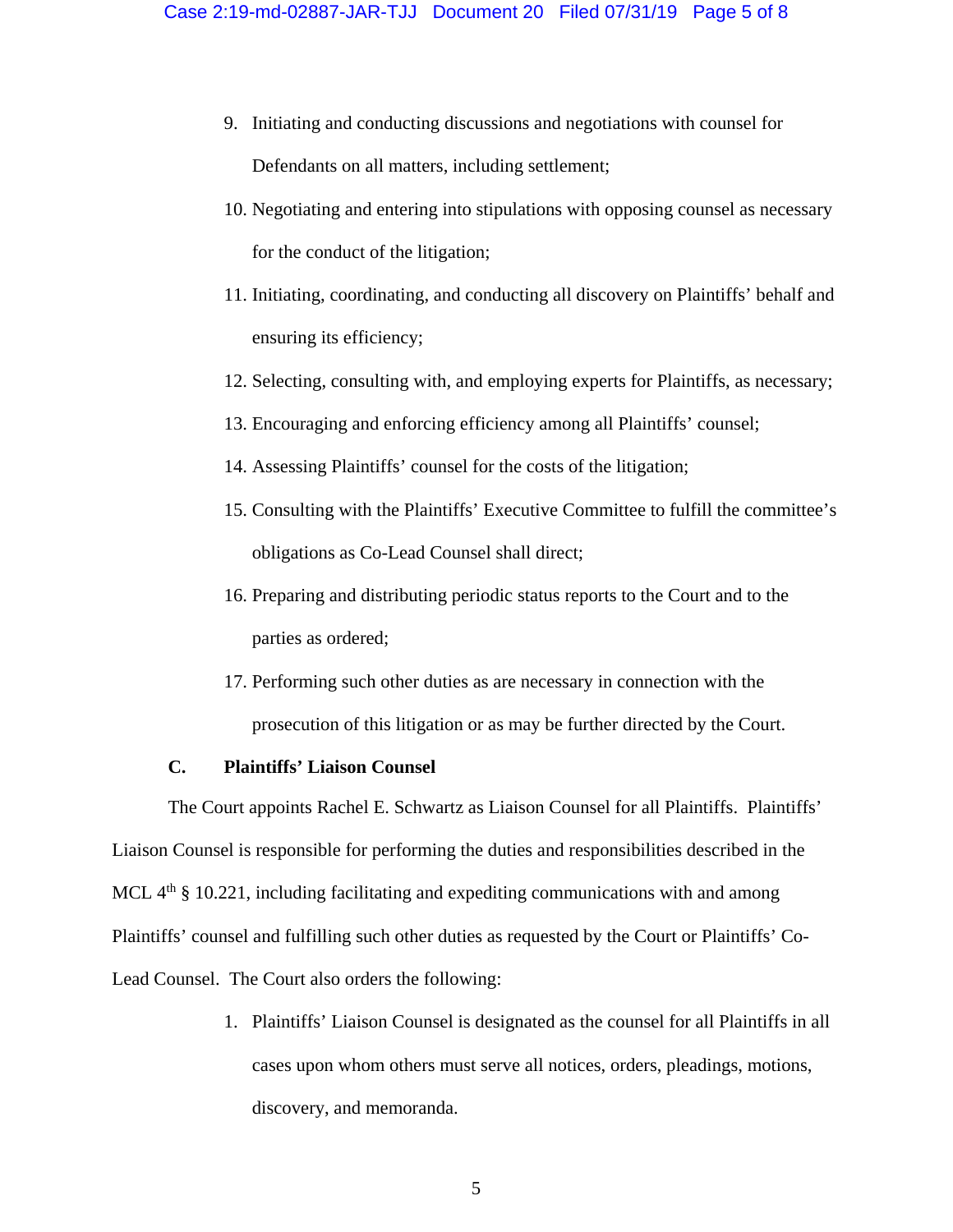- 2. Plaintiffs' Liaison Counsel is authorized to: (a) receive orders, notices, correspondence, and telephone calls from the Court and the Clerk of the Court on Plaintiffs' behalf; (b) prepare and transmit copies of such orders and notices on Plaintiffs' behalf; and (c) receive orders and notices from the Judicial Panel on Multidistrict Litigation.
- 3. Plaintiffs' Liaison Counsel shall maintain complete files with copies of all documents served and make such files available to all Plaintiffs' counsel on request.
- 4. Plaintiffs' Liaison Counsel must maintain and make available to all counsel and the Court an up-to-date service list.
- 5. Plaintiffs' Liaison Counsel shall assume other responsibilities as may be deemed appropriate by Plaintiffs' Co-Lead Counsel or as ordered by the Court.

# **D. Plaintiffs' Executive Committee and Interim Class Counsel**

The Court appoints as members of the Plaintiffs' Executive Committee and as Interim Class Counsel Melissa R. Emert from Stull, Stull & Brody, Jeffrey S. Goldenberg from Goldenberg Schneider, LPA, Rosemary M. Rivas from Levi & Korsinsky, LLP, and Charles E. Schaffer from Levin Sedran & Berman LLP.

# **II. Additional Matters**

### **A. Settlement Discussions**

Any proposed settlement that resolves, in whole or in part, the claims filed in this action shall first be subject to review and approval by the Court. Any discussions of such a settlement must be conducted by Plaintiffs' Co-Lead Counsel.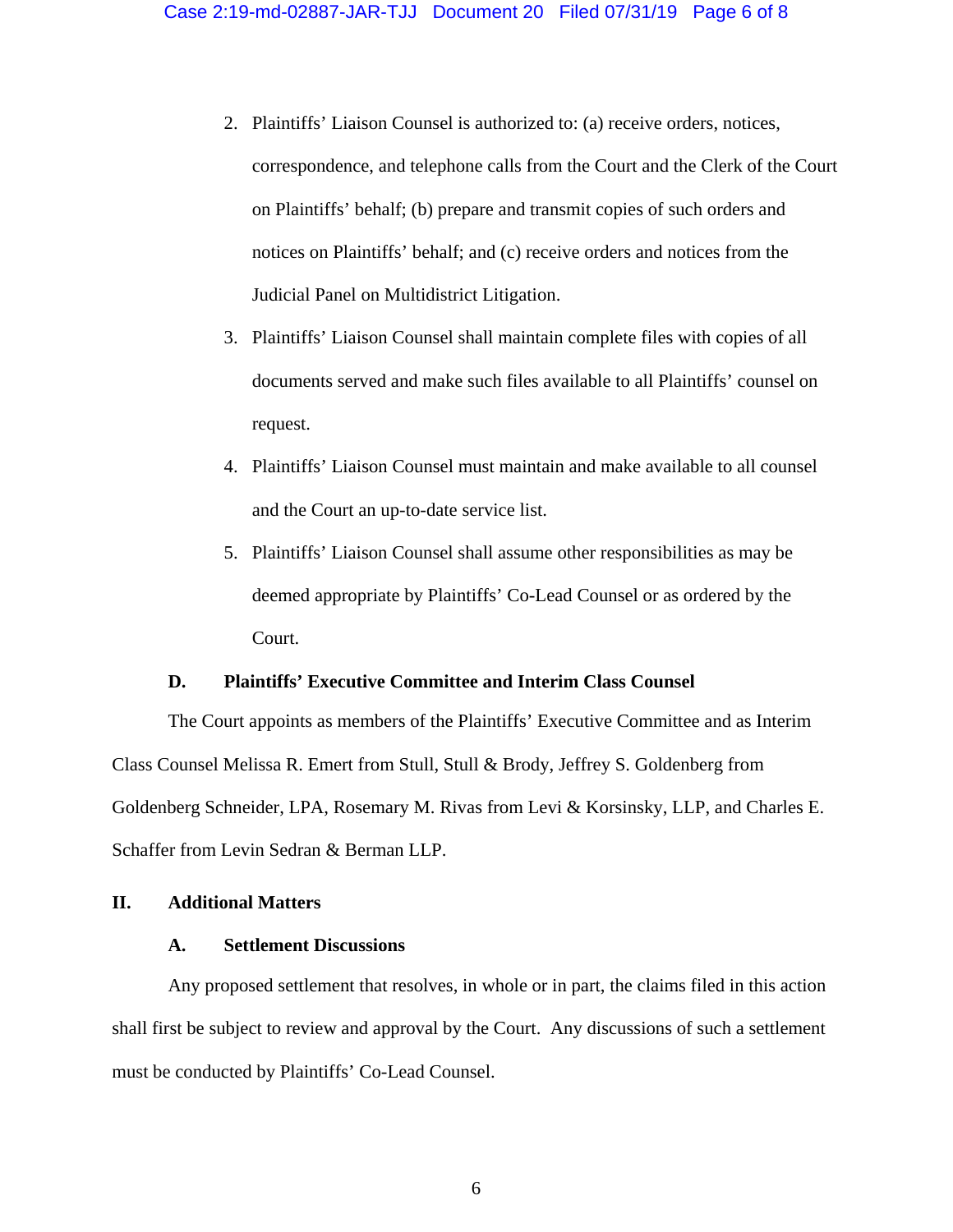# **B. Proposed Agendas**

In advance of each status conference, Plaintiffs' Co-Lead Counsel and Defendants' counsel will meet and confer regarding the agenda for the conference. Unless otherwise ordered, counsel will file a joint notice setting out the proposed agenda and the parties' joint and/or respective positions no later than five calendar days prior to each status conference.

For the status report due on **August 12, 2019**, the parties shall report on the items listed in the Court's July 24, 2019 Notice of Agenda.<sup>3</sup> The parties shall also meet and confer and report upon whether this litigation will require a common benefit fund, the timing and process for implementing such a fund, if necessary, and/or other protocols relating to fees, expenses, billing, and reimbursement.

## **C. Plaintiffs' Counsel Time and Expense Records**

Pending further direction from Plaintiffs' Co-Lead Counsel and/or order of the Court, the procedure for Plaintiffs' Co-Lead Counsel to manage and approve Plaintiffs' counsel's time and expenses shall be as follows.

All Plaintiffs' counsel must keep contemporaneous records of their time and expenses devoted to this matter. Those records must reflect the date the legal service was rendered or expenses incurred, the nature of the service or expense, and the number of hours (measured in one-tenths of an hour) consumed by the service or the amount of the expense. Plaintiffs' counsel must submit these records for the preceding month in summary form by the end of each month to Plaintiffs' Liaison Counsel. Failure to comply with this procedure may render the expenses nonreimbursable at the discretion of Co-Lead Counsel.

 $\frac{1}{3}$  $3$  Doc. 14.